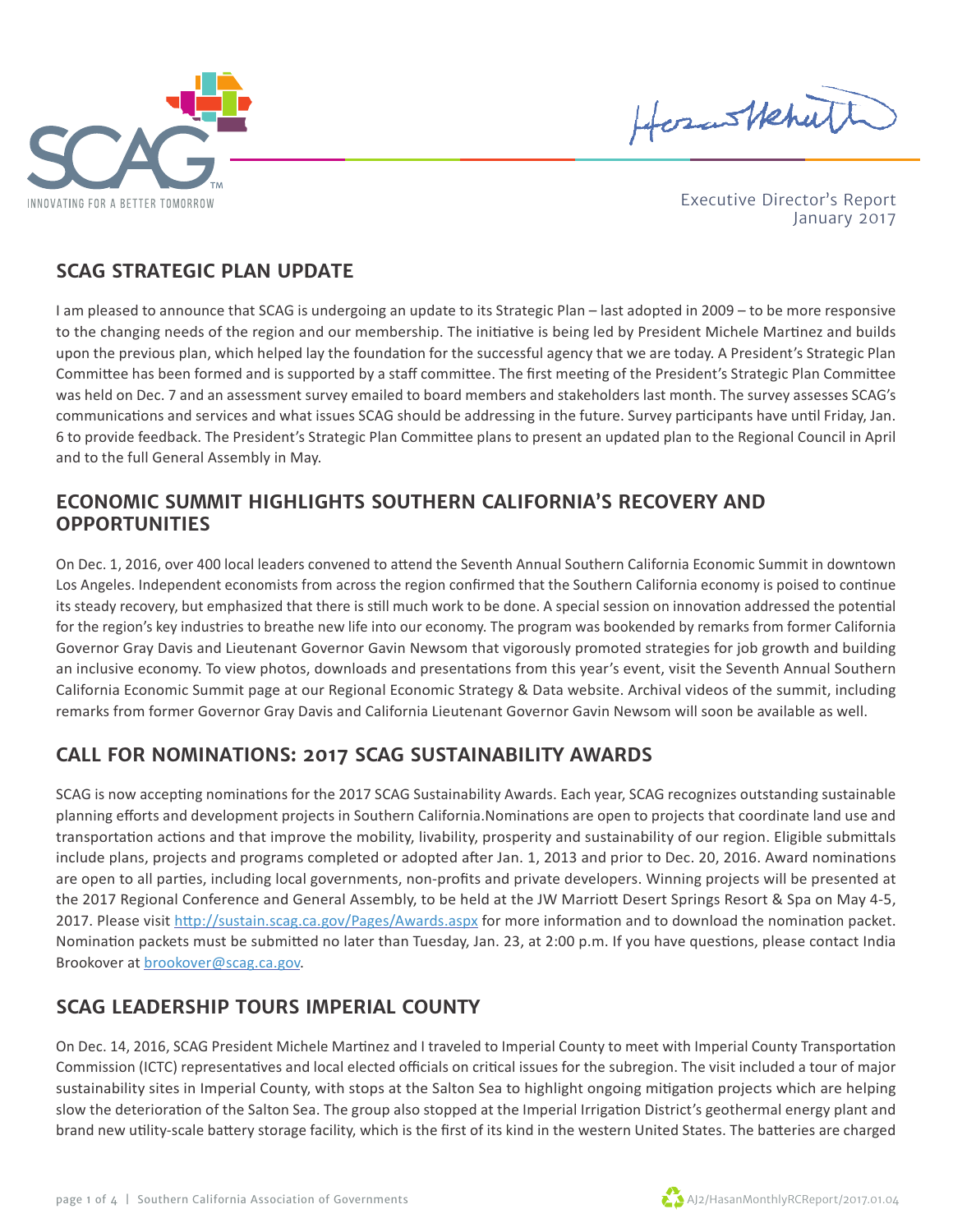

through a nearby solar farm and can be put online almost instantly. All of the facilities toured highlight Imperial County's potential as a new renewable energy hub, which presents economic opportunities in addition to meeting state mandates for GHG reduction and clean energy production.

#### **SCAG SEEKS COMMUNITY INPUT FOR NORWALK GREEN LINE EXTENSION STUDY**

SCAG, in coordination with the Los Angeles County Metropolitan Transportation Authority (Metro) and the Cities of Norwalk and Santa Fe Springs, is conducting a planning study to identify and evaluate feasible alternatives for extending the Metro Green Line east from the Norwalk Station to connect to the Norwalk/Santa Fe Springs Metrolink Station. This study will evaluate alternative routes and potential station locations and identify ways to provide safe and convenient "first/last mile" access to stations. The study will also identify and evaluate opportunities to develop transit-oriented land uses around the stations that support community needs and goals. SCAG is seeking input from residents, businesses and stakeholders to understand the benefits and costs of the project and to help shape the development of transportation and land use strategies so that they best support local and regional goals. SCAG will hold two community "open house" meetings, on Saturday, Jan. 7, from 1:00 p.m. to 3:00 p.m. and on Wednesday, Jan. 11, from 6:00 p.m. to 8:00 p.m. Further information is available at www.scag.ca.gov/norwalkgreenlinestudy.

#### **SCAG CONVENES NATURAL & FARM LANDS WORKING GROUP**

On Nov. 17, SCAG convened a meeting of the Natural & Farm Lands Working Group. Formerly known as the Open Space Working Group, this is a collection of stakeholders and experts in the fields of habitat and agricultural land conservation from throughout the region. The working group has been meeting since 2014 and was instrumental in finalizing the policies and strategies for Natural & Farm Lands Appendix in the 2016 RTP/SCS. The most recent meeting focused how the group can help SCAG implement these policies and strategies and on how to further define conservation goals for future planning initiatives. Topics discussed at the meeting included best practices, funding opportunities and improving ease of data sharing. The next meeting will be held in early February 2017. If you have questions, please contact India Brookover at brookover@scag.ca.gov.

#### **AIR RESOURCES BOARD RELEASES DRAFT EMISSION REDUCTION SCOPING PLAN**

After a series of public workshops, the California Air Resources Board (ARB) released the Discussion Draft 2030 Target Scoping Plan on Dec. 2, 2016. ARB also released initial recommendations from its Environmental Justice Advisory Committee. The Scoping Plan includes the state's vision, goals and strategies for addressing climate change and reducing greenhouse gas emissions to meet targets through 2030. Based on the current schedule, ARB will release a proposed Draft 2030 Target Scoping Plan this month for a 45-day public review and comment period. ARB is planning to release a proposed second Draft 2030 Target Scoping Plan in the spring of 2017, followed by a public hearing to present the proposed second Draft 2030 Target Scoping Plan to the ARB Board for consideration and approval. For more information on the Discussion Draft 2030 Target Scoping Plan, please visit: https://www.arb.ca.gov/cc/scopingplan/scopingplan.htm.

#### **UPDATE ON 2016 SOUTH COAST AIR QUALITY MANAGEMENT PLAN**

As reported previously, the 2016 South Coast Air Quality Management Plan (AQMP) is being jointly developed by the South Coast Air Quality Management District (SCAQMD), the California Air Resources Board (ARB) and SCAG to meet federal and state Clean Air Act requirements. On Dec. 2, 2016, the SCAQMD released the Draft Final 2016 AQMP for the 60-day Set Hearing. If no major public comments are received, the Draft Final AQMP will be presented to the SCAQMD Governing Board for adoption on Feb. 3, 2017. At its meeting on Jan. 5, the SCAG Energy and Environment Committee is scheduled to take action on staff's recommendation that the Regional Council approve the transmittal of SCAG's portion, commonly known as the Appendix IV-C, to the SCAQMD for inclusion in the Final AQMP. Upon adoption by the SCAQMD Governing Board, the Final AQMP is scheduled to be submitted to the ARB for approval in March 2017 and subsequent submittal to the U.S. Environmental Protection Agency (EPA) for review and approval.

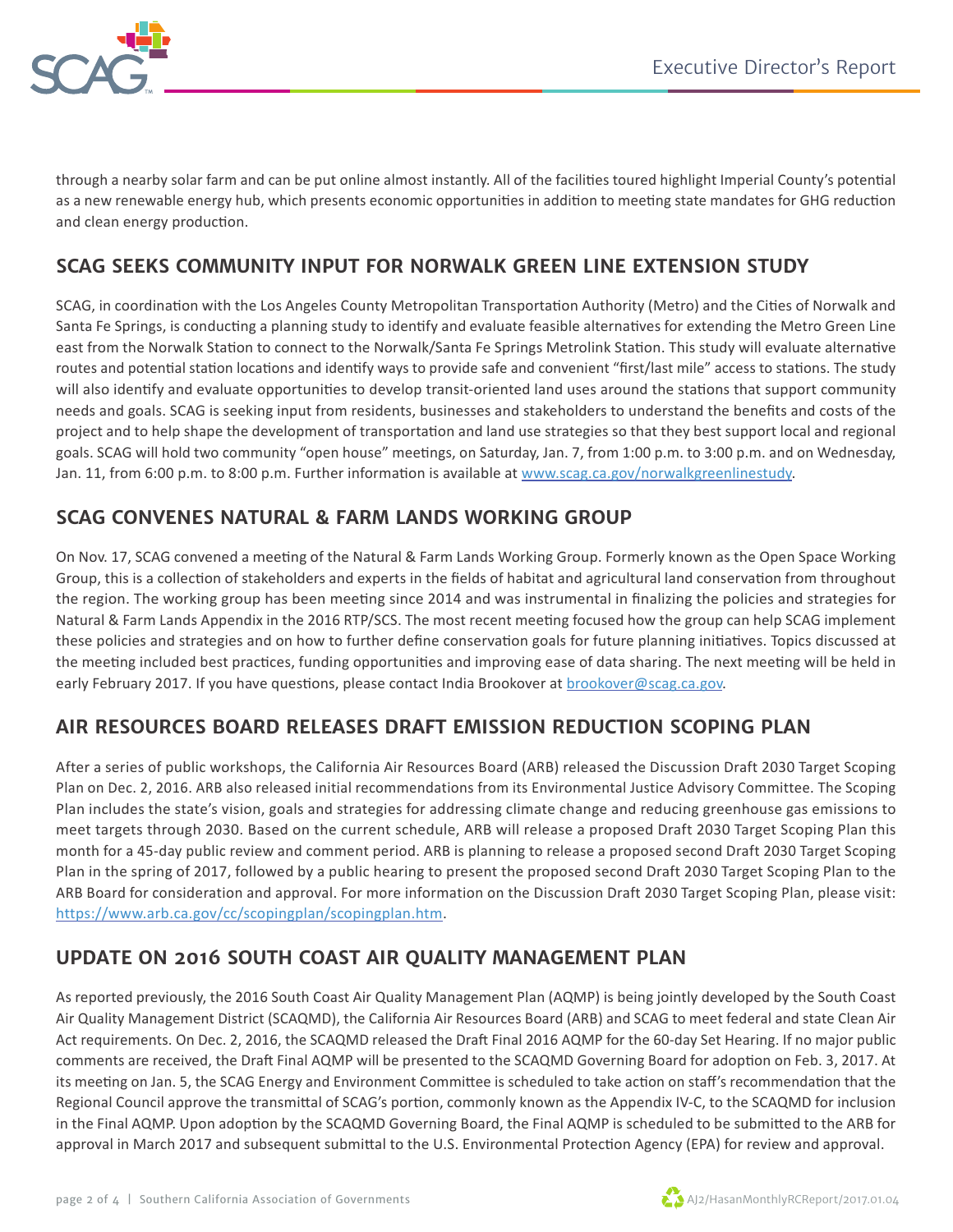

The adoption and ultimate approval of this air plans by the U.S. EPA will help the region comply with health-based national air quality standards set out by the Clean Air Act and allow SCAG to perform the required transportation conformity analysis. For additional information, visit http://www.aqmd.gov/home/library/clean-air-plans/air-quality-mgt-plan. Additional air plans are also under development by the ARB and other local air districts in the SCAG region; their status will be reported as appropriate in the future.

## **UPCOMING CAP-AND-TRADE FUNDING OPPORTUNITIES**

This year, several competitive Greenhouse Gas Reduction Fund (GGRF) programs present opportunities to advance sustainability in the SCAG region. Early in 2017, guidelines and/or notices of funding availability are expected to be released for the following projects:

- Urban Greening Program (\$80 million available through state Natural Resources Agency) http://resources.ca.gov/grants/urban-greening/
- Organics Grant; Recycle Fiber, Plastic and Glass Grant; and Food Waste Prevention and Rescue Grant (\$40 million total, available through CalRecycle) http://www.calrecycle.ca.gov/Climate/GrantsLoans/

SCAG recommends that local jurisdictions keep tabs on these opportunities and determine their interest in applying for these resources once funds become available. SCAG will remain engaged with these and other GGRF funding programs including Transformative Climate Communities, Affordable Housing and Sustainable Communities and Sustainable Agricultural Land Conservation and will keep the Regional Council informed as program guidelines and applications become available.

### **FUNDING OPPORTUNITIES FOR PARKS AND SUSTAINABLE COMMUNITIES**

The California Department of Housing and Community Development (HCD) released a Notice of Funding Availability for their Housing-Related Parks Program. This program is designed to reward local governments that approve housing units for lower-income households with grant funds to create or rehabilitate parks. Approximately \$35 million is available statewide for the 2016 funding round. The grant is non-competitive; all eligible applications will receive funding. All jurisdictions are encouraged to apply. Grant applications are due to HCD by Feb. 23. For the complete grant guidelines and more information, please visit http://bit.ly/2iAPEYk.

The Strategic Growth Council (SGC) in partnership with the Office of Planning and Research has announced the release of the Sustainable Communities Planning Grant and Incentives Program: Best Practices Pilot, Guidelines and Application. This grant program supports local land use planning related to climate and the State's statutory planning priorities. SCPGIP funding in the amount of \$250,000 will be available for applicants to apply for up to \$50,000. Proposed applications must support local implementation of state policies, with a focus on creating more resilient communities through climate adaptation and mitigation. This is a request for proposals to be submitted by Feb. 9. For the complete grant guidelines and more information, please visit http://bit.ly/2iQfJ3b or contact scpgip@opr.ca.gov.

#### **SCAG HOSTS EVENT TO DISCUSS ELECTRIC VEHICLE CHARGING STATIONS FOR MULTIFAMILY HOUSING**

On Dec. 13, SCAG hosted a well-attended mini-conference on electric vehicle (EV) charging stations and multifamily housing, discussing approaches to overcoming the obstacles in providing EV infrastructure to the 40% of Californians that live in multifamily housing. SCAG staff organized the event in collaboration with the South Bay Cities Council of Governments and SCAG Clean Cities Coalition. One panel focused on how the region is being affected by state's legislation around EV and its goals in reducing greenhouse gases and vehicle miles travelled. A second panel shared the viewpoint of building and property managers, including